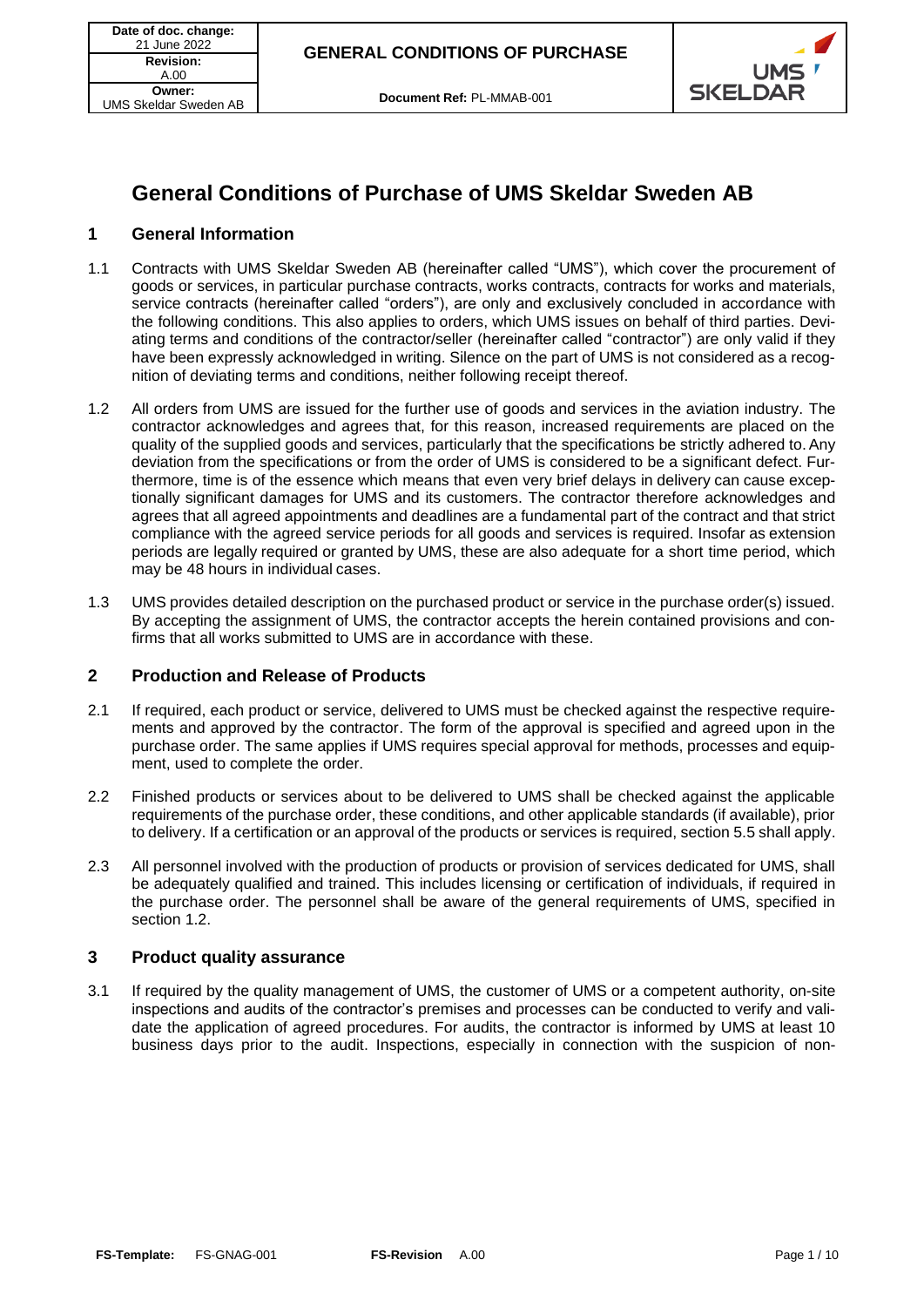

compliances with agreed provisions, can be conducted without prior notice by UMS or the customers of UMS (if approved by UMS).

- 3.2 UMS may request the contractor to provide specimens for testing prior to delivery of the finished product or as part of the purchase-order process. The functionality of the specimens has to follow all specifications.
- 3.3 Once the initial qualification of a contractor and its products is completed, random product samples are collected by UMS to verify continuous compliance with all requirements. The percentage of product samples validated is set out by UMS and depends on criticality, amount of procured products and contractor rating. If non-compliances are noted during such inspections, the contractor is informed about the non-compliance and must provide evidence of correcting actions without undue delay.
- 3.4 All contractors providing products and services of flight safety critical products shall have a quality management system in accordance with ISO9001 or EN9100. All other contractors shall provide evidence of a quality insurance system upon request of UMS, customers of UMS or competent authorities.
- 3.5 The Contractor shall assign the execution of the order or parts of it to subcontractor(s) only, if so demanded by UMS and only upon prior acceptance of the intended subcontractor(s) by UMS. In this case, the acceptance can be revoked by UMS, after which the contractor is obliged to acquire a new provider acceptable to UMS. UMS shall grant the contractor a reasonable transition period to perform the replacement and submit data for the acceptance of the new supplier to UMS.

# **4 Quotation, Receipt, Order, Price**

- 4.1 Orders from UMS are non-binding and can be revoked until receipt of the written order confirmation by UMS at any time. The contractor's written order confirmation must be received by UMS within a maximum duration of seven (7) days.
- 4.2 Order confirmations which deviate from orders, including the change or replacement of materials, require the written confirmation of UMS. If this confirmation is not received within a two-week period, the contract has not materialized. Silence is not considered as consent; The acceptance of deliveries and services or the payment thereof does not replace the confirmation of acceptance.
- 4.3 The prices quoted to UMS in the orders are inclusive of any applicable statutory value added tax, all ancillary costs (in particular, but not limited to, transport, customs, packaging, insurance, recall costs and disposal of the packaging), unless expressly agreed otherwise.
- 4.4 The acceptance of quotations carried out on behalf of UMS is exclusively done in writing and through commissioning of the UMS purchasing department, which refers to an order (or "purchase order") and contains an order number (or "purchase order number"). All communication between the contractor and UMS must contain the order number of the respective order.
- 4.5 At the request of UMS, the contractor will, at any time, provide information regarding the status of the order within 24 hours.

# **5 Delivery and Service, Acceptance, Notification of Defects**

- 5.1 Place of performance for all deliveries and services is UMS Skeldar Sweden AB in Linköping. Deliveries and services shall routinely include an introduction on the use/application and a documentation in written and electronic form.
- 5.2 If the contractor detects nonconformities or defects (other than Counterfeit Parts as defined in section 15) in products or services designated for UMS, UMS shall be informed immediately. These products or services shall be furnished as part of completing the order only upon explicit approval of UMS. In case of counterfeit parts, the provisions of section [15](#page-7-0) shall apply.
- 5.3 Premature deliveries can be sent back if this is not in UMS's interest. Further legal claims of UMS remain unaffected in any case. In the case of ongoing business relations, UMS has the right to carry out quality audits on the contractor - if applicable, also by representatives of the responsible aviation authorities - at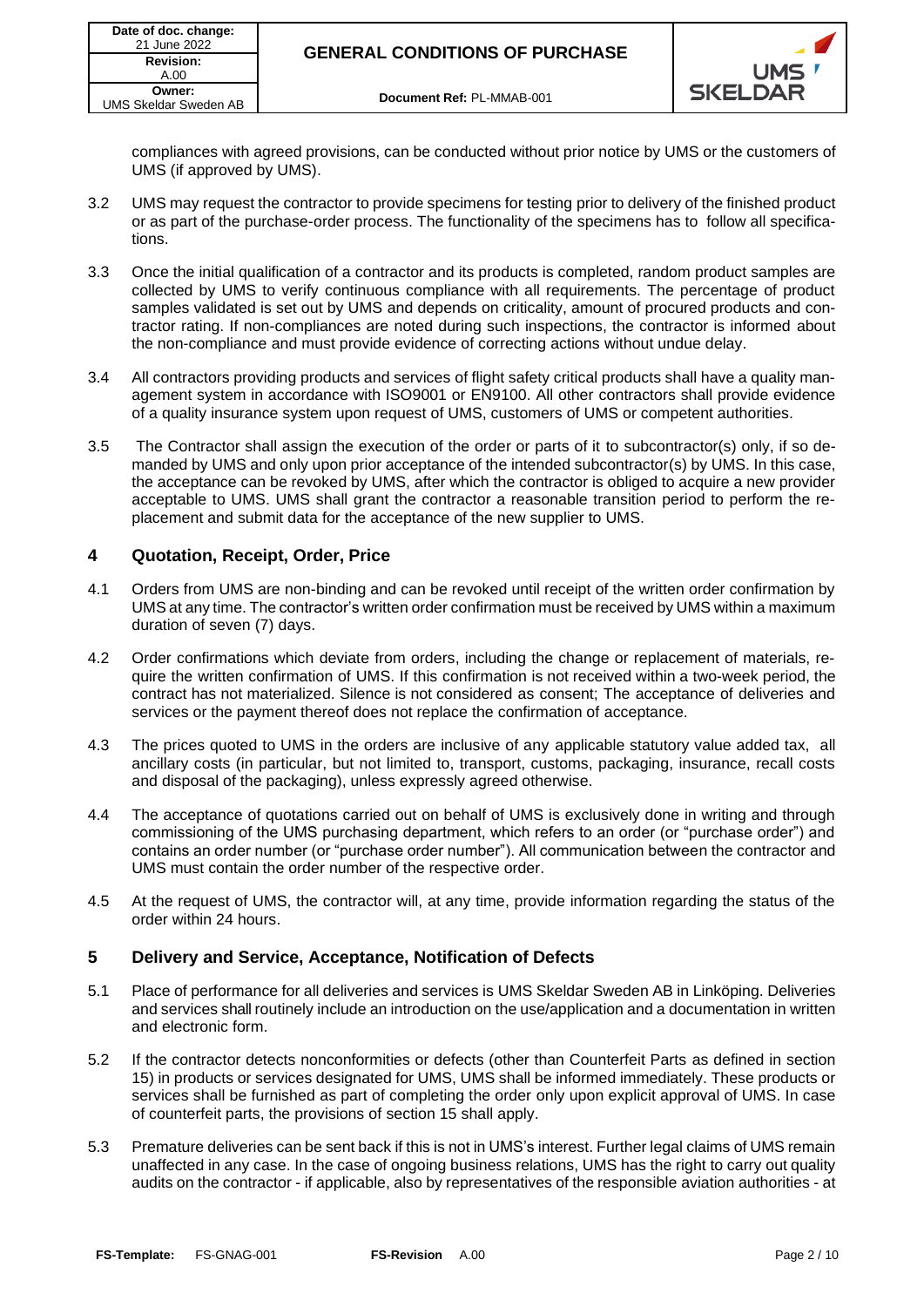

any time, but especially in case of identified defects of deliveries. The contractor is obligated to provide UMS with the necessary support and access to relevant documents, production and other industrial premises, as well as business premises. After the audit has been carried out by UMS, the necessary quality assurance procedures are to be carried out by the contractor, at its expense. If the contractor refuses the audit, without indicating legitimate reasons for its refusal, or refuses to fix the deficiency, the contractor is obliged to compensate UMS for the resulting damages. Furthermore, after having set a reasonable deadline, UMS is permitted to withdraw from the contract and to claim damages *in lieu* of the service.

- 5.4 Any changes which may affect quality, particular in the organization, the location or production/manufacture, must be reported to UMS expeditiously, during order processing or in the case of ongoing business relationships. If such quality-influencing changes affect individual or several items of the contractually agreed specifications of an order, the contractor must indicate this by specifying the items in question. If the contractor breaches this obligation or if the quality-influencing changes lead to a deviation from the contractually agreed specifications, UMS is entitled to the statutory claims.
- <span id="page-2-0"></span>5.5 Delivery notes must always be enclosed with the delivery and must state the order number, the item description and part number, the delivered quantity, as well as the certificates/documents supplied, in addition to any instructions on partial deliveries. Related deliveries are to be marked as such.
- 5.6 The issuance of receipts or the payment of services by the contractor does not constitute a declaration by UMS that the deliveries and services have been provided in full or in accordance with the contract, nor does it constitute a waiver of possible warranty and/or other claims.
- 5.7 The contractor is obligated to inform UMS swiftly of any Obsolescence issues that affect parts and/or services which will have impact on orders placed.

# **6 Transport, Delay, Passing of Risk, Title Retention**

- 6.1 The delivery costs, in particular packaging, shipping and transport insurance costs as well as costs for return packaging – insofar as UMS requests the return packaging - shall be borne by the contractor (DDP Incoterms 2000). If the return of packaging does not take place despite the setting of a deadline, UMS can carry out the disposal itself or by means of third parties after the set deadline has come to term. Resulting costs are borne by the contractor.
- 6.2 Any delivery delays must be reported to UMS by the contractor promptly and in writing, stating the order number, the order date and the expected delivery date.
- 6.3 Until complete delivery of the goods and services or until UMS accepts the goods or services at the place of performance, the contractor bears the risk of loss, accidental loss or accidental damage.
- 6.4 The contractor shall, as from the moment of supply to the contractor, bear the risk of loss, accidental loss or accidental damage of all materials which UMS supplies to the contractor free of charge or which have been paid in full by UMS or which UMS provides or lends to the contractor free of charge for the execution of the order. Such materials shall remain the property of UMS and the contractor is obligated to keep such items separate from its own property and marked as "property of UMS" and must ensure that this property is not distrainable. Insofar as the contractor processes or transforms such materials in accordance with regulations or in accordance with the order, this activity is performed for UMS. If the materials supplied by UMS make up only a part of the newly created items, UMS is entitled to co-ownership of the new items in the proportion corresponding to the value of the provided material contained therein in relation to the foreign material. After conclusion of the order, the contractor shall keep such items in a proper manner, will not dispose of them without prior written instruction from UMS and shall not use them for any purpose other than the fulfilment of the order. At the request of UMS, the contractor will deliver these materials to UMS or designate them accordingly.
- 6.5 Upon delivery, acceptance or handover, UMS obtain unrestricted ownership of the goods and services. Simple and prolonged retention of title by the contractor are excluded.
- 6.6 All deliveries and services must comply with the all statutory provisions, particularly internationally recognized aviation and safety standards as well as environmental regulations. Relevant certificates, test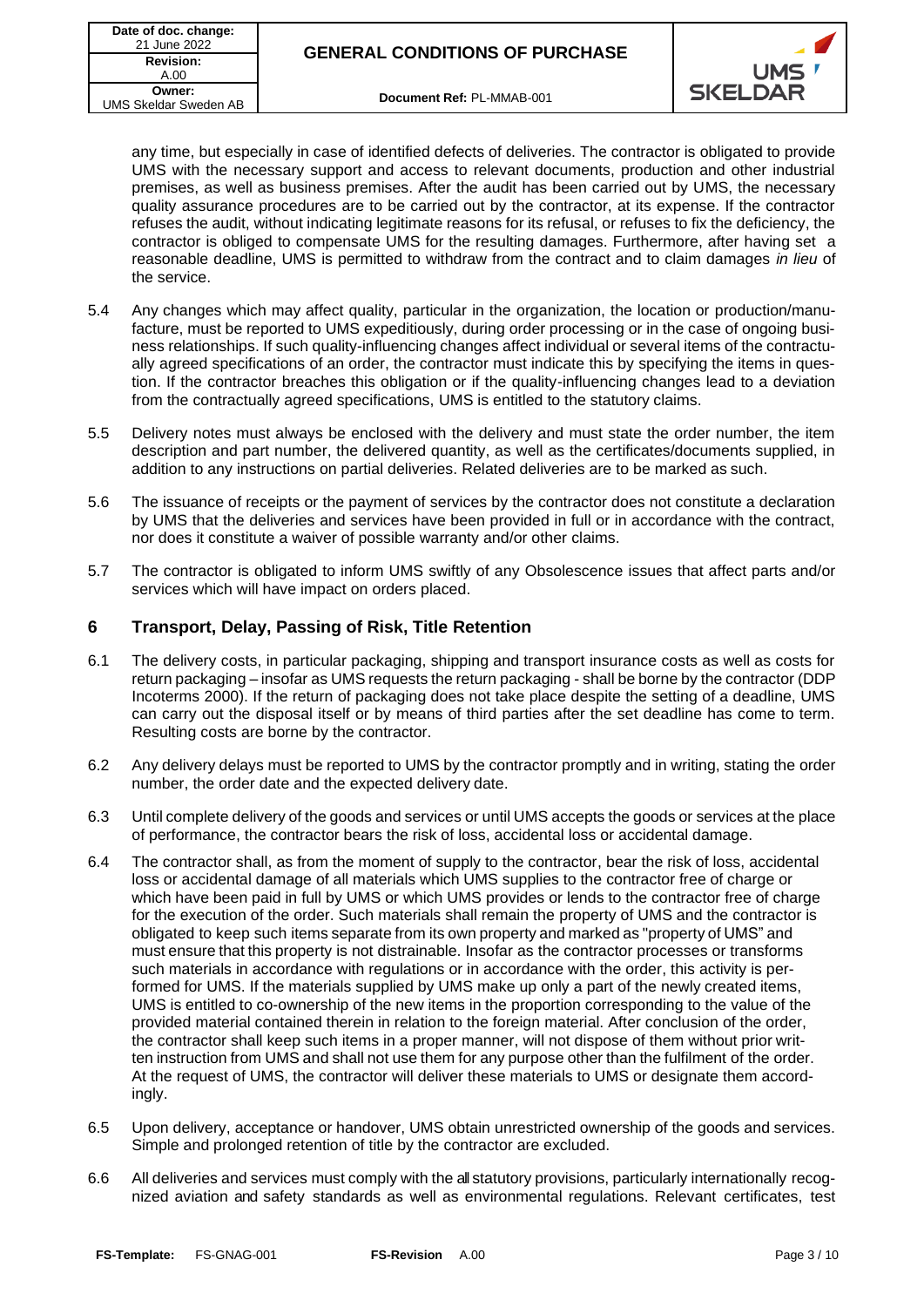

certificates and other forms of proof are to be supplied free of charge. Prohibited substances are not to be used for goods deliveries to UMS. Hazardous materials and substances in accordance with the applicable laws and directives must be stated on the specifications of the contractor, or their usemust be reported to UMS in writing. If applicable, the English language version of the Safety Data Sheets are to be included in the quotation of the contractor, as well as in the respective first delivery to UMS, along with the delivery note. In any case, the contractor must notify UMS in writing about any exceedance of substance restrictions and the delivery of prohibited substances immediately after having become aware of suchinformation.

# **7 Warranty and Compensation for Damages**

- 7.1 The contractor, warrants and guarantees in particular that:
	- a. Only the materials specified in the order or otherwise agreed will be used and that the specifications, dimensions and quantities specified by UMS in accordance with the order will be complied with. Deviations from this are only permitted with prior written consent from UMS; Certificates and documents specified in the order, as well as any other documents, which are necessary for the implementation of the delivery for the purpose of compliance with the contract, or whose necessity arises from the contractual purpose of the delivery, are to be supplied;
	- b. The supplied material certificates comply with the DIN EN 10204 standard and the requirements set out by UMS in the order;
	- c. The delivered or manufactured goods, services or works comply with the statutory provisions of Swedish regulations and with international flight safety regulations and the internationally recognized rules of engineering;
	- d. All the relevant provisions for flight safety material are being complied with. In particular, the contractor must comply with the relevant provisions of ADR, GGVSE, ATA 300, IATA-DGR, ICAO-TI, IMDG Code and RID for the shipment of such goods.
	- e. That it possesses all property rights in the goods or materials or Software to be delivered (hereinafter called the "goods"), including ownership rights, possession rights, industrial property rights and where applicable, especially for the delivery of Software - copyrights and licenses, and that the goods and their delivery to UMS do not violate industrial property rights and are not encumbered with any third party rights. Should the contractor become aware of conflicting industrial property rights or that the delivered goods are encumbered with rights of third parties, it must inform UMS immediately. The contractor is obligated to indemnify UMS against all claims of third parties asserted against UMS for infringement of industrial property rights or other rights of third parties due to the delivery or service of the contractor, provided that the contractor knew about or must have known about the infringement on the industrial property rights or other rights of third parties regarding the delivered goods. UMS is entitled to demand reasonable security from the contractor in case of claims by third parties up to the amount that damages are expected to incur. Further statutory claims remain unaffected.
- 7.2 Claims for defects, by UMS, against the contractor expire by limitation after three years from delivery or handover (purchase contracts) or acceptance (work and work delivery contracts) at the place of performance. Any claims by UMS to remedy structural and material defects, where the defect was sustained as a result of normal use, shall be subject to a limitation period of five years from the date of acceptance or handover. Insofar as the law provides for longer periods and/or a later commencement of the limitation period, the law shall apply, in particular as far as claims for damages based on injury to life, body, health or freedom of persons are concerned.
- 7.3 In accordance with the statutory requirements, UMS is entitled to demand supplementary performance, to remedy the defect itself, to reduce the purchase price or remuneration, to demand compensation for damages instead of or in addition to the performance or replacement of wasted expenses, or to withdraw from the contract entirely. Further statutory claims remain unaffected.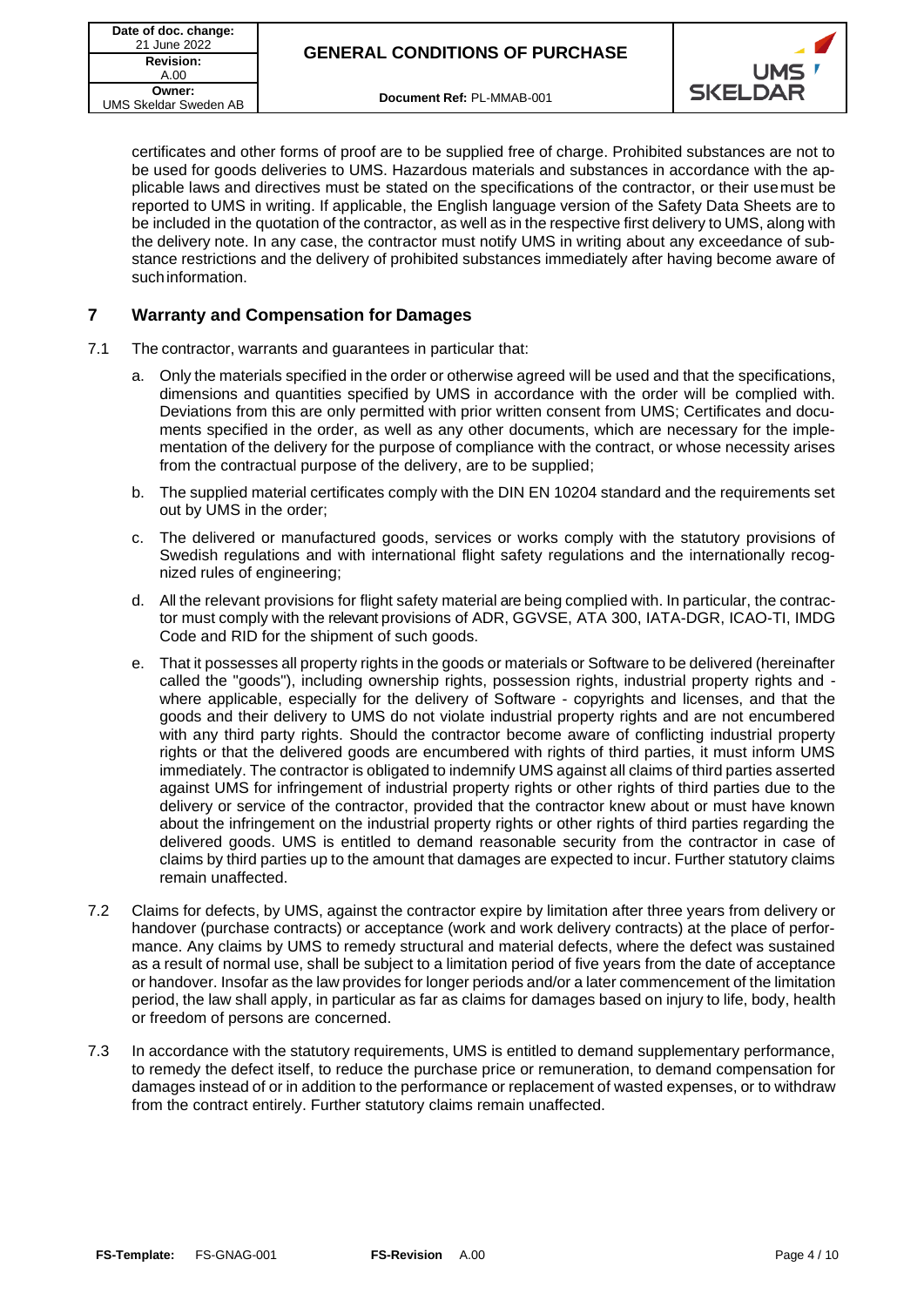

- 7.4 Besides all the aforementioned, the contractor shall be liable to UMS within the scope of the statutory provisions and shall indemnify UMS against all claims of third parties. Regarding its claim for damages, UMS is not limited to the fulfilment interest. The obligation to compensate for damages and the indemnification claim also cover all costs, fees and expenses.
- 7.5 In urgent cases (especially in case of a hazard to operational safety or to avoid exceptionally high damage), for the remedy of minor defects, as well as in case of delay of the contractor with the remedy of defects, UMS is entitled, to remedy the defect and any resulting damage at the expense of the contractor or have it remedied by a third party. This also applies if the contractor delivers or provides goods late and UMS must remedy defects immediately in order to avoid their own delay in delivery. In this regard reference is expressly made to point 1.2.

# **8 Invoices, Payments, Offsetting, Assignment of Rights, Industrial Cooperation**

- 8.1 Invoices are to be issued stating the order number, item, date and quantity with individual and item price per billing address specified in the order. Invoices must comply with general tax law. Invoices for partial deliveries are to be marked as such.
- 8.2 Unless otherwise agreed, payment is made by UMS 60 days after fulfilment of the contract by the contractor and receipt of the invoice by UMS (due date). Should the contractor fulfil the contract before an agreed delivery date, this does not constitute a claim for payment before expiration of the specified 60 day payment period. Likewise, invoices for partial works are only due after the order has been fulfilled in its entirety, unless expressly agreed otherwise in writing. The date of all payments by UMS is the day on which the executing bank receives the transfer order from UMS.
- 8.3 Assignment of claims of the contractor against UMS is excluded.
- 8.4 The Buyer or any other UMS Skeldar Company shall be entitled to use all or any part of any orders hereunder for offset purposes, including but not limited to:
	- (a) fulfilling the offset or industrial participation obligations of the UMS Skeldar Group;
	- (b) transferring to third parties offset credits granted as a result of Contracts, or
	- (c) retaining granted offset credits for use in satisfying future offset obligations.
- 8.5 The Supplier undertakes to assist the Buyer or any other UMS Skeldar Company in its dialogue with government agencies and/or other authorities and organizations involved, by inter alia verifying orders received by filling out an offset declaration statement, where information regarding level of local content should have relevance for the calculation of offset credits.

# **9 Right to Withdraw**

- 9.1 In case of a works contract or works delivery contract, UMS reserves the right to cancel the order at any time, in writing, in whole or in part, after which work ceases. UMS will remunerate the contractor adequately for the services provided until receipt of the withdrawal notice and the contractor will assist UMS in determining the scope of the work which was performed. Further claims arising from the withdrawal notice are settled with the remuneration for the services provided. The amount to be paid in accordance with this point, 7.1., may in no case exceed the total amount that would have been due in the event of completion of the order by the contractor. In the case of a cancellation/withdrawal, the contractor must assert its claims in writing no later than two (2) months after the cancellation.
- 9.2 UMS will inform the contractor whether the partially or completely finished goods or services should be sent to UMS or remain with the contractor until further notice.
- 9.3 UMS may withdraw from the contract without liability in the event of liquidation, foreclosure or filing for insolvency proceedings against the contractor's assets and in the event of a substantial breach of the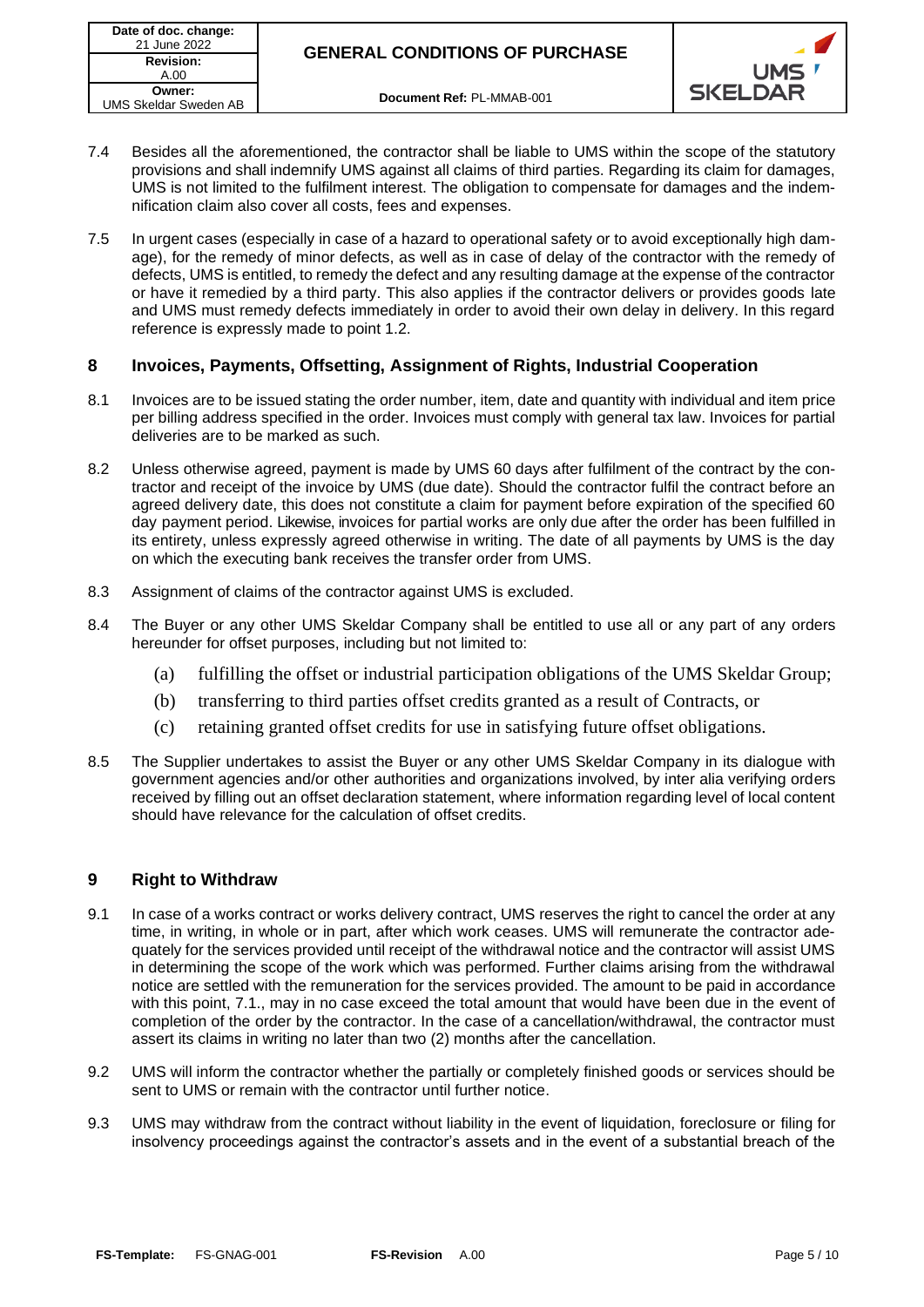

obligations of these terms or the order on behalf of the contractor, except if the contractor gives written notification on how to remedy this substantial breach of contract within fourteen (14) days.

9.4 Should the contractor essentially provide the same or similar deliveries and services to UMS, even after a written warning, inadequately or late again (repeated service disruptions), UMS is permitted to withdraw from the contract with immediate effect. The right of withdrawal also extends, in the event of repeated disruptions of services, to deliveries and services which the contractor is obligated to render to UMS in the future.

## **10 Obligation to Confidentiality, Data Protection**

- 10.1 The parties are mutually obliged to keep all business transactions and other matters, which they become aware of in the context of this contract, confidential, as well as all other matters of the parties related to the information or of business relations and the parties shall not use the information for any purpose other than that originally intended, unless the other party has given its written agreement to it or unless the disclosing party is legally obliged to do so according to mandatory legal provisions. Furthermore, they must adhere to the applicable legal provisions on data protection and data security, including the EU General Data Protection Regulation (GDPR) in the applicable cases. The obligation of confidentiality and data protection also applies after completion/termination of this contract.
- 10.2 The contractor is obligated to comply with the provisions of the Federal Data Protection Act in the currently valid version. The contractor shall indemnify UMS against losses, costs, expenses, damages, liabilities, claims, lawsuits, actions or proceedings which may arise from a breach of this section 10.2.
- 10.3 All documents which the contractor receives from UMS for the fulfilment of its tasks, regardless of their nature and origin, as well as any other documents handed over by UMS in connection with the fulfilment of the tasks, must be kept secret with the required care and must be returned to UMS after completion of the contract at their request, including all copies made of the documents. In this case, the contractor must assure UMS in writing that it has fulfilled its obligation to return all documents in full.
- 10.4 This confidentiality obligation does not apply to the disclosure of information to affiliates of UMS.
- 10.5 The contractor undertakes not to disclose or publish any public statements or other information related to the order and related information. This restriction also applies to information, leaflets and other advertising material, unless UMS has given written consent beforehand. This also applies after completion/termination of this contract.
- 10.6 After fulfilment of the services, the contractor will immediately hand over all work results to UMS due under this contract. If the work or manufacture of products involves research and development that is wholly or partially funded by UMS, all rights to the results are transferred to UMS once payment of the order has been made.

## **11 Technical Documents, Industrial Property Rights, Retention**

- 11.1 Technical documents, tools, company standard sheets, production equipment etc., provided by UMS remain the property of UMS; all trademarks, copyrights and other property rights remain with UMS. It must be returned to UMS, including all duplicates made, immediately upon completion of the order, without expressly being asked to do so. In that regard, the contractor is not entitled to assert a right of retention. The contractor may only use the named items for the execution of the order and may not hand them over or otherwise make them accessible to any third parties, except if this is necessary for the execution of the order. The duplication of the named items is only permitted to the extent that it is necessary for the execution of the order.
- 11.2 If the contractor creates the items listed in section 9.1. sentence 1 for UMS, partly or completely, at the expense of UMS, then section 9.1 shall apply *mutatis mutandis*, whereby UMS becomes (co-) owner at the time of creation according to its share in the production costs. Upon payment of the agreed remuneration, UMS also receives free of charge, unlimited, transferable, and non-terminable rights to use the trademarks, copyrights and other intellectual property rights of the items created in terms of time, place and content. If the items are completely created at the expense of UMS, then UMS is entitled to the sole right of use, otherwise UMS and the contractor own the rights together according to their share of the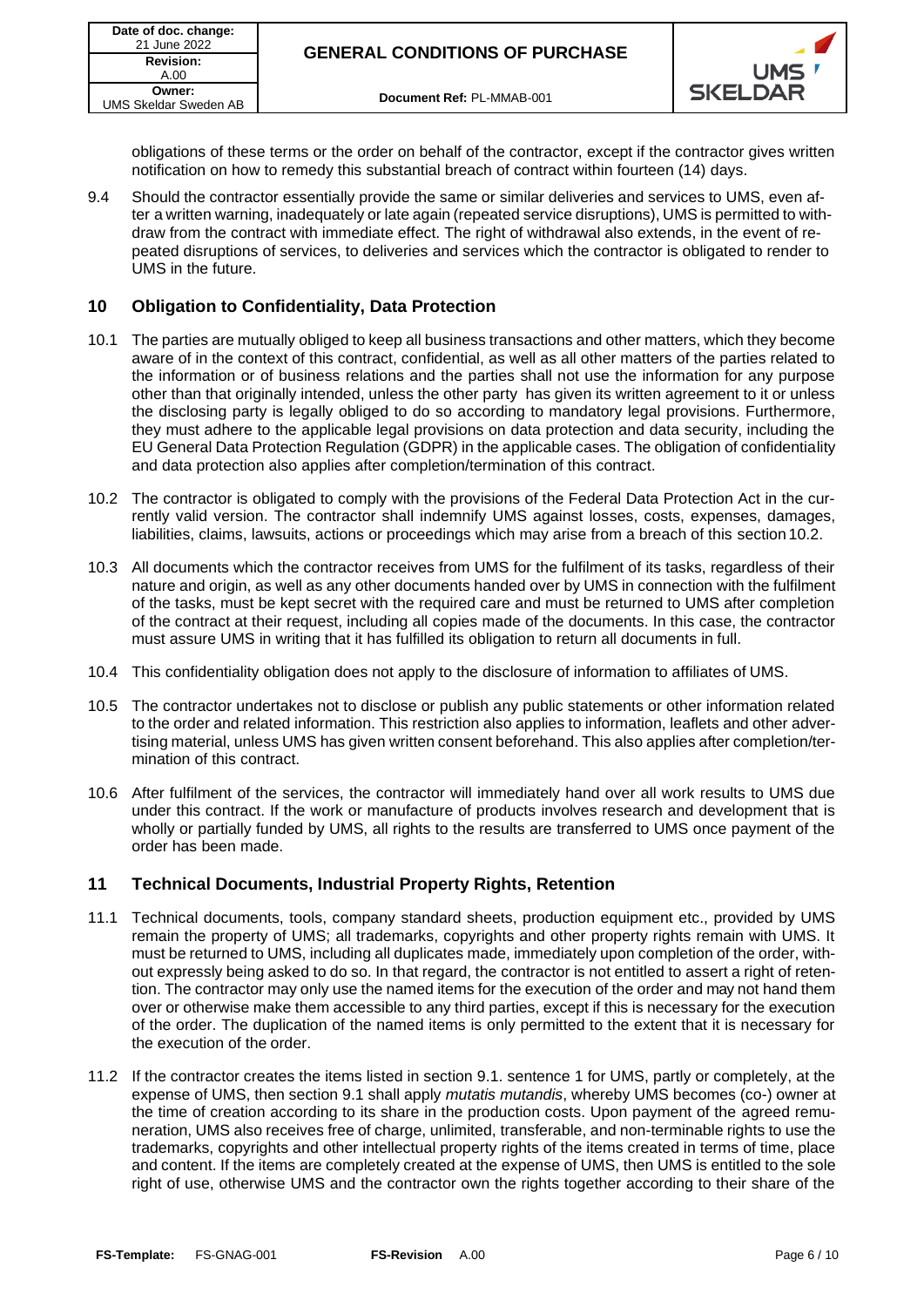

production costs. The contractor shall store the items listed in section 9.1. sentence 1 free of charge for UMS. UMS may, at any time, acquire the contractor's rights relating to the item, reimbursing any expenses not yet amortized and claim the item.

- 11.3 The contractor is obligated to keep the aforementioned items free of charge, to maintain them and to repair normal wear and tear. If the contractor commissions a subcontractor to manufacture the tools, samples or technical documents and drawings for the execution of the order, it now already assigns its claims against the subcontractor for the transfer of the tools, samples or technical documents and drawings to UMS.
- 11.4 Retention periods specified in the purchase order (if applicable) must be respected by the contractor. Any deviation must be approved by UMS beforehand. If the contractor does not comply with the specified requirements and fails to notify UMS, all resulting damage to UMS is to be compensated by the contractor.

# **12 Safety and Environmental Protection**

- 12.1 The contractor must ensure that its goods comply with all safety and environmental provisions in force at the time of the order. In particular, it must ensure that its goods are free of environmentally hazardous or carcinogenic substances or that the purchaser expressly consented to the use of such substances prior to the delivery of the goods. Corresponding documents and proof thereof can be requested by UMS free of charge at any time.
- 12.2 The contractor, regarding chemical substances as such, chemical substances in preparation, as well as chemical substances in articles according to the REACH-Regulation (EC) No. 1907/2006, is obligated to inform UMS within the agreed deadline or at the latest upon delivery about the state of registration or about registration intentions of the substances in accordance with the REACH-Regulation and to communicate these previously known registration numbers. The contractor must subsequently provide UMS with all information about the supplied chemical substances as such or in preparation/pro- duction, which it needs in order to be able to adhere to REACH business transactions.
- 12.3 In addition, UMS must be provided with unsolicited up-to-date Material Safety Data Sheets for all dangerous goods to be delivered including the UN number for classification.
- 12.4 The applicable packaging and transport provisions must be adhered to; unnecessary packaging waste must be avoided. The contractor shall be liable for any breach of applicable provisions and shall indemnify UMS against all claims of third parties including authorities.

## **13 Import and Foreign Trade Regulations, Customs**

- 13.1 The contractor must always stay informed about national and supranational export regulations and is obligated to promptly inform UMS in writing if the material to be delivered is subject to these provisions. The export regulations include, in particular, the regulations of the European Union, the United Nations, the US ITAR regulations ("International Traffic in Arms Regulations" for armament relevant goods) and the US EAR regulations ("Export Administration Regulations" for dual-use and civilian goods).
- 13.2 If the contractor does not comply with its obligation to provide information and communications in a timely manner, it shall be liable and must remunerate UMS in full for damages incurred thereby.
- 13.3 The contractor agrees to assist UMS, upon written request, in obtaining the necessary information and communications, in order to minimize any possible damage on the part of the UMS.

## **14 Delivery of Software**

The following additional conditions apply for the delivery of software to UMS: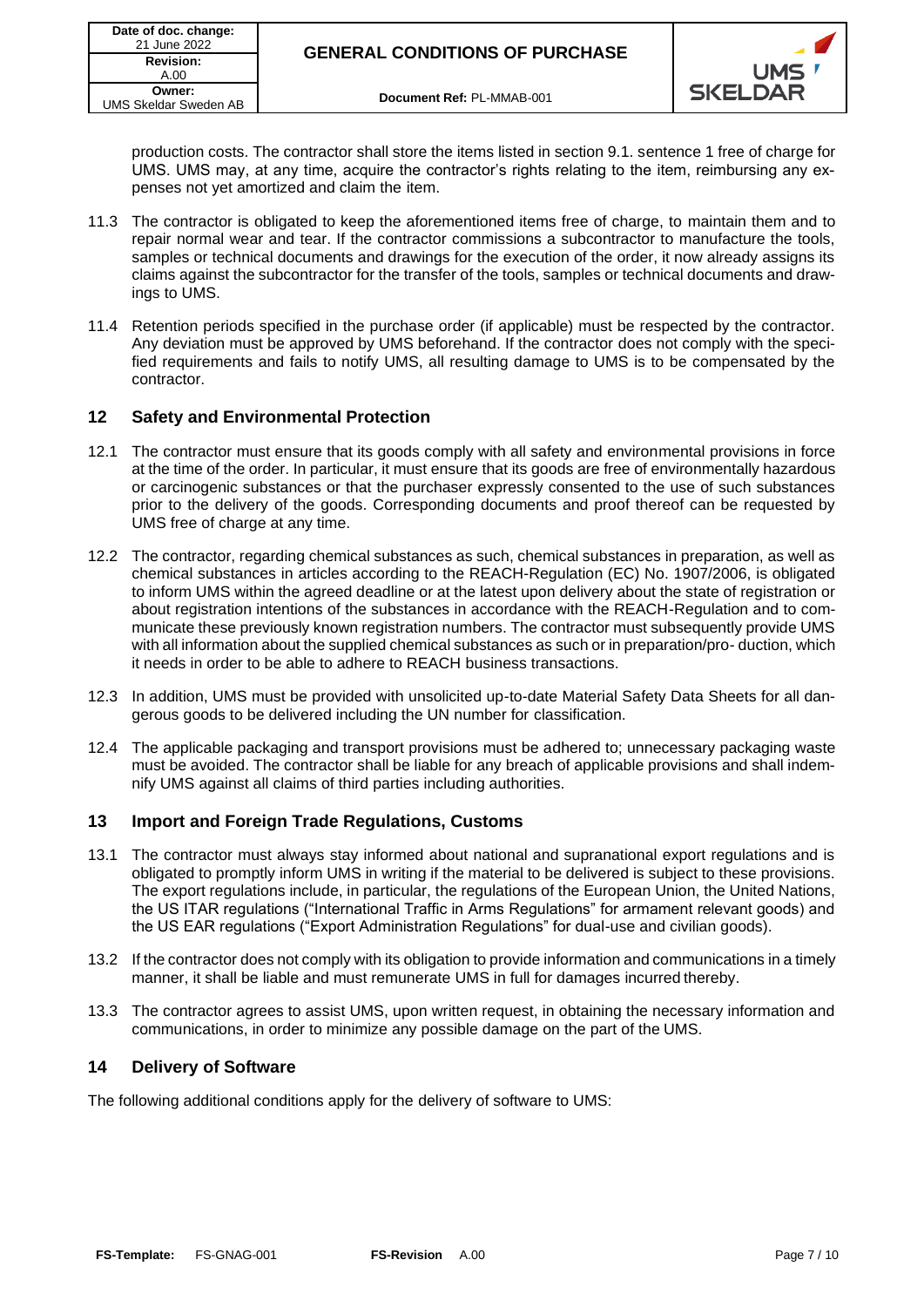



- 14.1 Regarding software products, the delivery obligation is only deemed fulfilled when the complete (systemtechnical and user) documentation has been handed over. Unless otherwise expressly agreed in writing, programs which have especially been created for UMS must also be supplied in the source format.
- 14.2 The contractor grants UMS the exclusive rights, at the time of creation, to disseminate the software, unlimited in location, that can be implemented in any hardware and software environment, as well as transferred, permanently and irrevocably, to use the software in the original or in a modified, translated, processed or remodeled form – i.e., in particular, to permanently or temporarily store and load it, to run or execute it, also if duplications are necessary to do so - to modify, to translate, to edit or to remodel by other means - to store, reproduce, display, publish, distribute in physical or non-physical form on any given medium, in particular to non-publicly and publicly reproduce it without the source code, also through visual, audio and other information carriers in databases or data networks and online services, including the right to provide the software, but not the source code, to the users of the aforementioned databases, networks and online services for research and retrieval by means of tools chosen by UMS or for noncommercial downloading – to use by third parties or to have it operated by third parties. The usage rights refer to the software, in particular its object and source codes in all development stages, intermediate stages and final stages and the associated documentation, as well as other material necessary to exercise the usage rights, such as analyses, specifications, concepts, and descriptions.
- 14.3 The granting of usage rights according to 12.2. is effective upon payment of the agreed remuneration. A further obligation for any payment by UMS, especially in the form of license fees, shall not exist.

## <span id="page-7-0"></span>**15 Counterfeit Parts**

- 15.1 "Counterfeit Parts" means materiel whose origin, age, composition, configuration, certification status or other characteristics (including whether or not the materiel has been used previously) has been falsely represented by:
	- o misleading marking of the materiel, labelling or packaging;
	- o misleading documentation; or
	- any other means, including failing to disclose information;

except where it has been demonstrated that the misrepresentation was not the result of dishonesty by a supplier or sub-supplier within the supplier chain.

- 15.2 The contractor shall not deliver Counterfeit Parts or suspect Counterfeit Parts to the Buyer under this Agreement.
- 15.3 If the contractor becomes aware or suspects that it has furnished Counterfeit Parts or suspectCounterfeit Parts or if the UMS determines, including as a result of alerts from any Government, or other relevant authorities, that the Supplier has supplied Counterfeit Parts or suspect Counterfeit Parts to UMS and so notifies the Contractor, the Contractor shall immediately replace the Counterfeit Parts or the suspect Counterfeit Parts with parts acceptable to UMS and conforming to the requirements of this Agreement.
- 15.4 Certificate of compliance must contain batch traceability documentation to the manufacturer including all intermediaries.
- 15.5 The Contractor shall insert a clause containing all of the terms of this provision in all subcontracts under this Agreement.
- 15.6 Notwithstanding any other provision of the Agreement, the Contractor shall indemnify for all costs incurred by UMS as a result of the Counterfeit Part(s) or suspect Counterfeit Part(s), including, but not limited to any rework, repair, or replacement.

## **16 General Compliance Clause**

16.1 The contractor guarantees UMS that: 1) neither the contractor nor its management personnel, employees, suppliers or subcontractors or any other person on its behalf or whom it controls, whether directly or indirectly, will offer, grant or give any monetary or non-cash benefits, loan, present, donation or any other benefit of value to a person or employee of a government agency, government authority,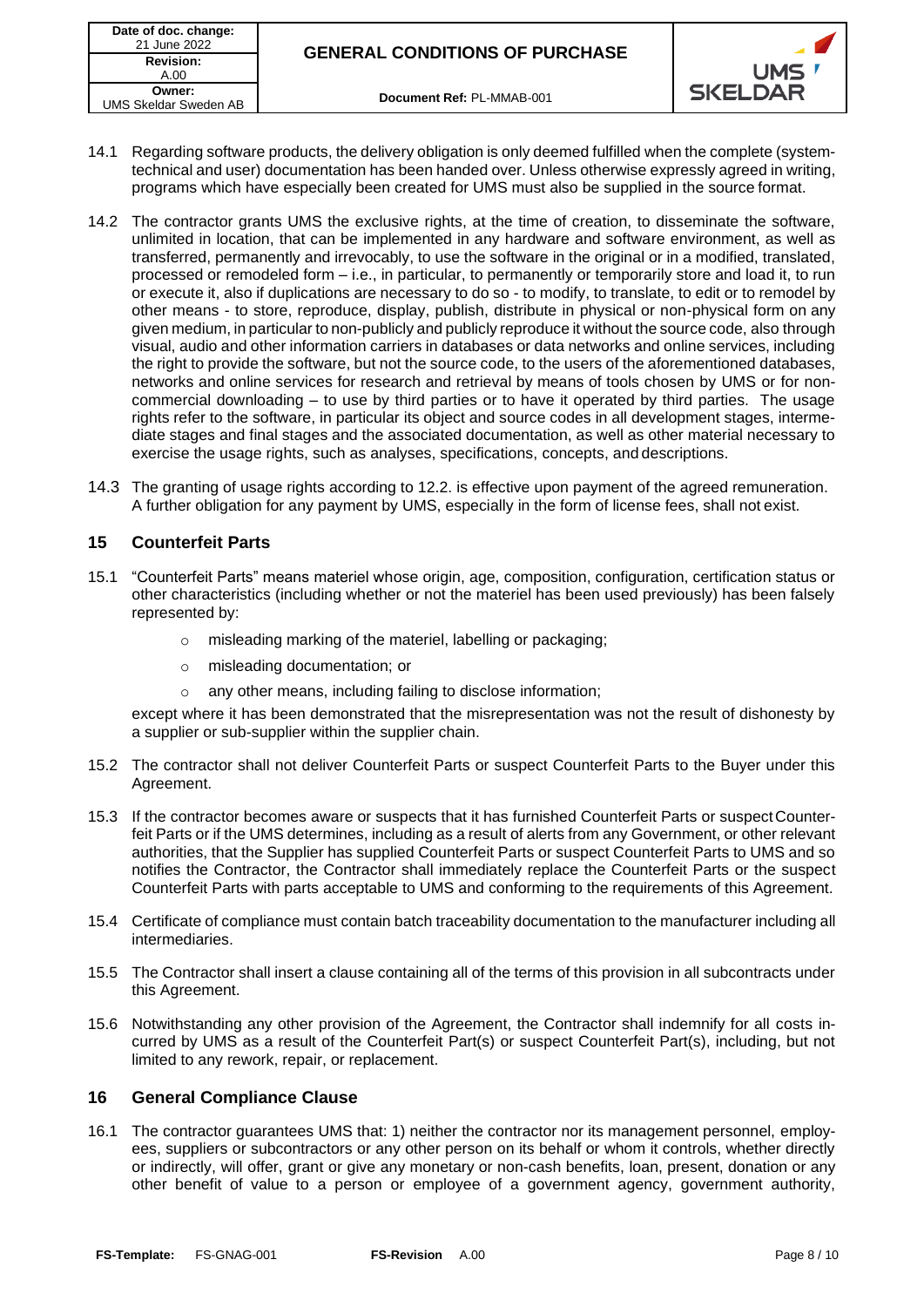

government office, state enterprise, governmental international organization, political candidate, political party or official of such a party (collectively "public officials") or any other person, in order to generate or keep business, obtain an unlawful advantage, or obtain license(s), permit(s), release(s), certification(s), including anything in connection with imports, exports, storage or the transportation of goods, vehicles or purchase of buildings and equipment; 2) neither the contractor nor its management personnel, employees, suppliers or subcontractors or any other person acting on its behalf or whom it controls are involved in any activities that conflict with the relevant case law on bribery and corruption; 3) neither the contractor nor its management personnel, employees, suppliers or subcontractors or any other person acting on its behalf or whom it controls will participate in any of the activities described under points 1) and 2).

- 16.2 Payments due in accordance with an order placed by UMS shall not be payable to the contractor if it is proven, or suspected, that the contractor has violated the provisions stipulated in 14.1. In the case of a suspected breach, payment is only due if UMS concludes that there is no violation of the provisions stipulated in 14.1.
- 16.3 UMS is permitted, subject to its contractual and statutory rights, to terminate this contract in writing with immediate effect if the contractor fails to comply with any of the provisions of 14.1.
- 16.4 If the contractor is proven to have violated or is alleged to have violated any of the provisions of point 14.1., the contractor shall be liable for damages to UMS for all costs, damages or losses arising from such proven or alleged breaches of contract (including any direct, indirect or consequential costs, loss of profits, reputational damage, interest, penalties, legal advice or other consulting fees.) Regardless of provisions stated any- where else in this contract, this liability is unlimited.
- 16.5 The contractor must immediately inform UMS should it become aware of any information about a current or potential case of a violation of the provisions stipulated in point 14.1.

## **17 Ethical principles and Code of Conduct**

- 17.1 UMS considers ethical behavior as a key parameter in its business. In furtherance of this, UMS has adopted a "Supplier Code of Conduct" which sets out the standards and principles underlying your business activities as one of our suppliers.
- 17.2 The UMS "Supplier Code of Conduct" includes a 'zero tolerance' policy when it comes to unethical business behavior, such as bribery, corruption and forced labor. We expect all our suppliers to adhere to similar standards and to conduct their business ethically.
- 17.3 The contractor acknowledges that it is aware of the content of the "Supplier Code of Conduct" and the contractor undertakes to comply in all material aspects with the standards and principles laid down in it and to ensure such compliance by all of its directors, employees, agents or subcontractors who are involved in performing the contractor's obligations under this Agreement.
- 17.4 The contractor understands and accepts that any non-compliance with this undertaking may be deemed to constitute a material breach of this Agreement and result in the UMS' immediate termination of this Agreement or any other agreement between the Parties.

# **18 Disputes and Applicable Law**

- 18.1 Subsidiary to the General Conditions of Purchase, substantive Swedish law applies, excluding its rules on conflicts of legal systems
- 18.2 Any dispute controversy or claim arising out of, or in connection with, this order, or the breach, termination or invalidity thereof, shall be finally settled by arbitration in accordance with the Rules of the Arbitration Institute of the Stockholm Chamber of Commerce. All arbitrators shall be appointed by the institute. The seat of arbitration shall be Stockholm, Sweden. The language to be used in the arbitration proceedings shall be English.